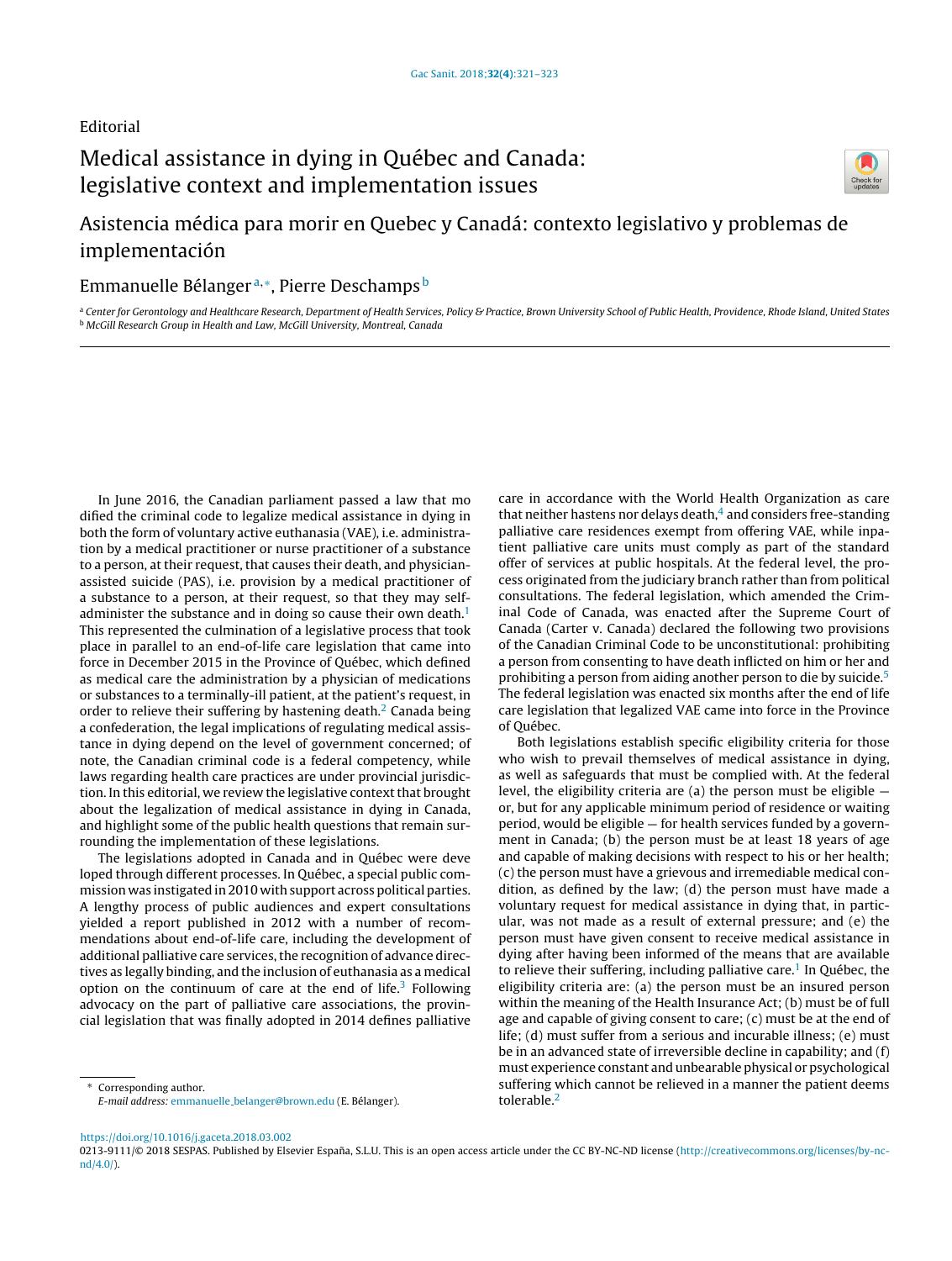<span id="page-1-0"></span>Challenges to both the federal and provincial legislations have recently been brought before the courts. At issue with respect to the Québec legislation is the end of life criteria, while with respect to the Canadian legislation, it is the criteria of natural death being reasonably foreseeable. According to the court challenges, these two criteria are deemed too restrictive and contrary to the criteria set out in the Carter decision. In Québec and Canada, expert committees have also been recently created to study specific issues related to expanding access to medical assistance in dying to mature minors, those with advance medical directives, and those with mental illness as the sole medical condition. $6,7$ 

Whereas there is no federal Commission to supervise the application of the provisions of the Criminal Code on medical assistance in dying, there exists such a Commission in Québec, as is the case in European countries that have legalized euthanasia. In other Canadian Provinces, coroners exercise supervision as part of their responsibility to investigate deaths that are not of natural causes. In these provinces, Ministries of Health keep statistics on the number of procedures carried out and provide some demographic and geographical data. In Québec, the End of Life Care Commission receives a declaration containing both quantitative and qualitative data from physicians having administered VAE. The Commission analyses the declarations to assess compliance with the law and produces annual reports. Although it is too early to establish a clear trend in the data, the number of cases of VAE appears to be growing over the first two years of implementation in Québec, with 167 cases during the first six months, $8$  and 625 declarations submitted between July 1, 2016 and June 30, 2017. $9$  In its most recent report, the Commission also concluded that 92%of cases were carried outin accordance with the law, with 3% of declarations being incomplete, and 5% not complying withatleast one ofthe criteria,mostly the independence of the second physician.<sup>9</sup> At the national level, the total number of medically assisted deaths was 803 between June 17 and December 31, 2016, and 1,179 between January 1, 2017 and June 30, 2017. $10,11$  This represents 0.9% of all deaths in Canada during the last six months of data reported.<sup>11</sup> As of the latest available reports, this brings the overall total under both the federal and provincial legislations to 2,149 deaths between December 2015 and June 20, 2017. $^{11}$ 

There remain important public health questions to be addressed regarding the implementation of medical assistance in dying in Québec and in Canada. Resistance to participating in the assessment of requests has been documented on the part of palliative care organisations.<sup>12</sup> The current federal and provincial legislations provide exemptions of conscience for health care professionals who can then refer requests to other colleagues who have been identified as willing to participate. An important research question concerns how palliative care services are managing requests and adapting to the practical implications of the new legislation. $13$ Requests for a hastened death are not uncommon in palliative care practice, and authors have argued that exploring the reasons for these requests can be contribute to alleviate distress.<sup>[14](#page-2-0)</sup> Beyond integration withinexisting end-of-life care services, similar to other countries that have legalized these practices<sup>[15](#page-2-0)</sup> there is also concern with differential access to both palliative care and medical assistance in dying across regions, which warrant more data and research. Countries that have adopted systematic and transparent assessments of end-of-life care practices should serve as an example; in The Netherlands, a nationwide survey is conducted for a stratified sample of decedents every five years.<sup>[16](#page-2-0)</sup> Anonymous surveys can contribute to document the occurrence of practices that are not sanctioned by current laws and that may not be otherwise reported as part of standard documentation practices. Finally, the impact of medical assistance in dying on health care providers and family members remains underexplored in most countries, including Canada.[17,18](#page-2-0)

Medical assistance in dying is now part of the Canadian legal and medical landscape. Preliminary data show that a growing number of Canadians are choosing it as an end-of-life care option. Recent court challenges and the study of specific issues related to eligibility by expert committees might eventually lead the way to even more Canadians being eligible. Continued attention should be paid to the ways these new legislations are being implemented in different regions of Québec and Canada, and how they are shaping end-of-life care practices. Medical assistance in dying should not come at the expense of those who are most vulnerable and the impact on the resources dedicated to palliative care should be assessed, especially given that these services were deemed insufficient to meet the demand by those developing the new legislations.<sup>3</sup>

#### Contributions of authorship

E. Bélanger and P. Deschamps both contributed substantially to subsequent drafts of the editorial. The structure of the text was developed in collaboration, and both authors wrote sections and contributed to finding appropriate references. Both authors approved the final draft.

#### Funding

None.

#### Conflicts of interests

None.

#### References

- 1. An Act to Amend the Criminal Code and to Make Related Amendments to Other Acts (Medical Assistance in Dying). Government of Canada. L. N.o. C-14/2016.(16 June 2016).
- 2. An Act Respecting End-of-Life Care. Government of Quebec. L. N.o. 52/2014 (19 February 2014).
- 3. Copie de rapport [Internet]. Quebec, Canada: Commission Spéciale Mourir dans la Dignité; [consulted 15/12/2017]. Available at: <http://www.rpcu.qc.ca/pdf/documents/rapportcsmd.pdf>
- 4. Palliative care. [Internet] World Health Organization; [consulted 17/11/2017]. Available at: <http://www.who.int/cancer/palliative/definition/en>
- 5. Carter v. Canada. (Attorney General) [Internet]. Canada: Judgements of the Supreme Court of Canada; [consulted 17/11/2017]. Available from: <https://scc-csc.lexum.com/scc-csc/scc-csc/en/item/14637/index.do>
- 6. Expert panel on medical assistance in dying [Internet]. Canada: Council of Canadian Academies; [consulted 12/01/2018]. [http://www.scienceadvice.ca/en/](http://www.scienceadvice.ca/en/assessments/in-progress/medical-assistance-dying/expert-panel.aspx) [assessments/in-progress/medical-assistance-dying/expert-panel.aspx](http://www.scienceadvice.ca/en/assessments/in-progress/medical-assistance-dying/expert-panel.aspx)
- 7. Point de presse de M. Gaétan Barrette, Ministre de la Santé et des Services Sociaux [Internet]. Quebec, Canada: Quebec National Assembly; [consulted 01/26/2018]. Available at: [http://www.assnat.qc.ca/en/actualites-salle](http://www.assnat.qc.ca/en/actualites-salle-presse/conferences-points-presse/ConferencePointPresse-38913.html)[presse/conferences-points-presse/ConferencePointPresse-38913.html](http://www.assnat.qc.ca/en/actualites-salle-presse/conferences-points-presse/ConferencePointPresse-38913.html)
- 8. Rapport annuel d'activité, 10 décembre 2015-30 juin 2016. [Internet] Quebec, Canada: Commission sur les soins de fin de vie; [consulted 17/11/2017]. Available at: <http://www.assnat.qc.ca/fr/index.html>
- 9. Rapport annuel d'activité, 1er juillet 2016-30 juin 2017. [Internet] Commission sur les soins de fin de vie; [consulted 17/11/2017]. Available at: <http://www.assnat.qc.ca/fr/index.html>
- 10. Interim update on medical assistance in dying in Canada, June 17 to December 31, 2016 [Internet]. Canada: Government of Canada; [consulted 17/11/2017]. Available at: [https://www.canada.ca/en/health-canada/services/publications/](https://www.canada.ca/en/health-canada/services/publications/health-system-services/medical-assistance-dying-interim-report-dec-2016.html) [health-system-services/medical-assistance-dying-interim-report-dec-2016.](https://www.canada.ca/en/health-canada/services/publications/health-system-services/medical-assistance-dying-interim-report-dec-2016.html) [html](https://www.canada.ca/en/health-canada/services/publications/health-system-services/medical-assistance-dying-interim-report-dec-2016.html)
- 11. 2nd interim report on medical assistance in dying in Canada- October 2017 [Internet]. Canada: Government of Canada; [consulted 17/11/2017]. Available at: [https://www.canada.ca/en/health-canada/services/publications/](https://www.canada.ca/en/health-canada/services/publications/health-system-services/medical-assistance-dying-interim-report-sep-2017.html) [health-system-services/medical-assistance-dying-interim-report-sep-2017.](https://www.canada.ca/en/health-canada/services/publications/health-system-services/medical-assistance-dying-interim-report-sep-2017.html) [html](https://www.canada.ca/en/health-canada/services/publications/health-system-services/medical-assistance-dying-interim-report-sep-2017.html)
- 12. [Dyer](http://refhub.elsevier.com/S0213-9111(18)30084-0/sbref0150) [O.](http://refhub.elsevier.com/S0213-9111(18)30084-0/sbref0150) ["Euthanasia](http://refhub.elsevier.com/S0213-9111(18)30084-0/sbref0150) [kits"](http://refhub.elsevier.com/S0213-9111(18)30084-0/sbref0150) [are](http://refhub.elsevier.com/S0213-9111(18)30084-0/sbref0150) [prepared](http://refhub.elsevier.com/S0213-9111(18)30084-0/sbref0150) [for](http://refhub.elsevier.com/S0213-9111(18)30084-0/sbref0150) [Québec](http://refhub.elsevier.com/S0213-9111(18)30084-0/sbref0150) [doctors](http://refhub.elsevier.com/S0213-9111(18)30084-0/sbref0150) [as](http://refhub.elsevier.com/S0213-9111(18)30084-0/sbref0150) [palliative](http://refhub.elsevier.com/S0213-9111(18)30084-0/sbref0150) [care](http://refhub.elsevier.com/S0213-9111(18)30084-0/sbref0150) [centres](http://refhub.elsevier.com/S0213-9111(18)30084-0/sbref0150) [rebel](http://refhub.elsevier.com/S0213-9111(18)30084-0/sbref0150) [on](http://refhub.elsevier.com/S0213-9111(18)30084-0/sbref0150) [right](http://refhub.elsevier.com/S0213-9111(18)30084-0/sbref0150) [to](http://refhub.elsevier.com/S0213-9111(18)30084-0/sbref0150) [die.](http://refhub.elsevier.com/S0213-9111(18)30084-0/sbref0150) [BMJ.](http://refhub.elsevier.com/S0213-9111(18)30084-0/sbref0150) [2015;351,](http://refhub.elsevier.com/S0213-9111(18)30084-0/sbref0150) [h4801.](http://refhub.elsevier.com/S0213-9111(18)30084-0/sbref0150)
- 13. [Hudson](http://refhub.elsevier.com/S0213-9111(18)30084-0/sbref0155) [P,](http://refhub.elsevier.com/S0213-9111(18)30084-0/sbref0155) [Hudson](http://refhub.elsevier.com/S0213-9111(18)30084-0/sbref0155) [R,](http://refhub.elsevier.com/S0213-9111(18)30084-0/sbref0155) [Philip](http://refhub.elsevier.com/S0213-9111(18)30084-0/sbref0155) [J](http://refhub.elsevier.com/S0213-9111(18)30084-0/sbref0155) [et](http://refhub.elsevier.com/S0213-9111(18)30084-0/sbref0155) [al.](http://refhub.elsevier.com/S0213-9111(18)30084-0/sbref0155) [Physician-assisted](http://refhub.elsevier.com/S0213-9111(18)30084-0/sbref0155) [suicide](http://refhub.elsevier.com/S0213-9111(18)30084-0/sbref0155) [and/or](http://refhub.elsevier.com/S0213-9111(18)30084-0/sbref0155) [euthana](http://refhub.elsevier.com/S0213-9111(18)30084-0/sbref0155)[sia:](http://refhub.elsevier.com/S0213-9111(18)30084-0/sbref0155) [Pragmatic](http://refhub.elsevier.com/S0213-9111(18)30084-0/sbref0155) [implications](http://refhub.elsevier.com/S0213-9111(18)30084-0/sbref0155) [for](http://refhub.elsevier.com/S0213-9111(18)30084-0/sbref0155) [palliative](http://refhub.elsevier.com/S0213-9111(18)30084-0/sbref0155) [care](http://refhub.elsevier.com/S0213-9111(18)30084-0/sbref0155) [\[corrected\].](http://refhub.elsevier.com/S0213-9111(18)30084-0/sbref0155) [Palliat](http://refhub.elsevier.com/S0213-9111(18)30084-0/sbref0155) [Support](http://refhub.elsevier.com/S0213-9111(18)30084-0/sbref0155) [Care.](http://refhub.elsevier.com/S0213-9111(18)30084-0/sbref0155) [2015;13:1399–409.](http://refhub.elsevier.com/S0213-9111(18)30084-0/sbref0155)